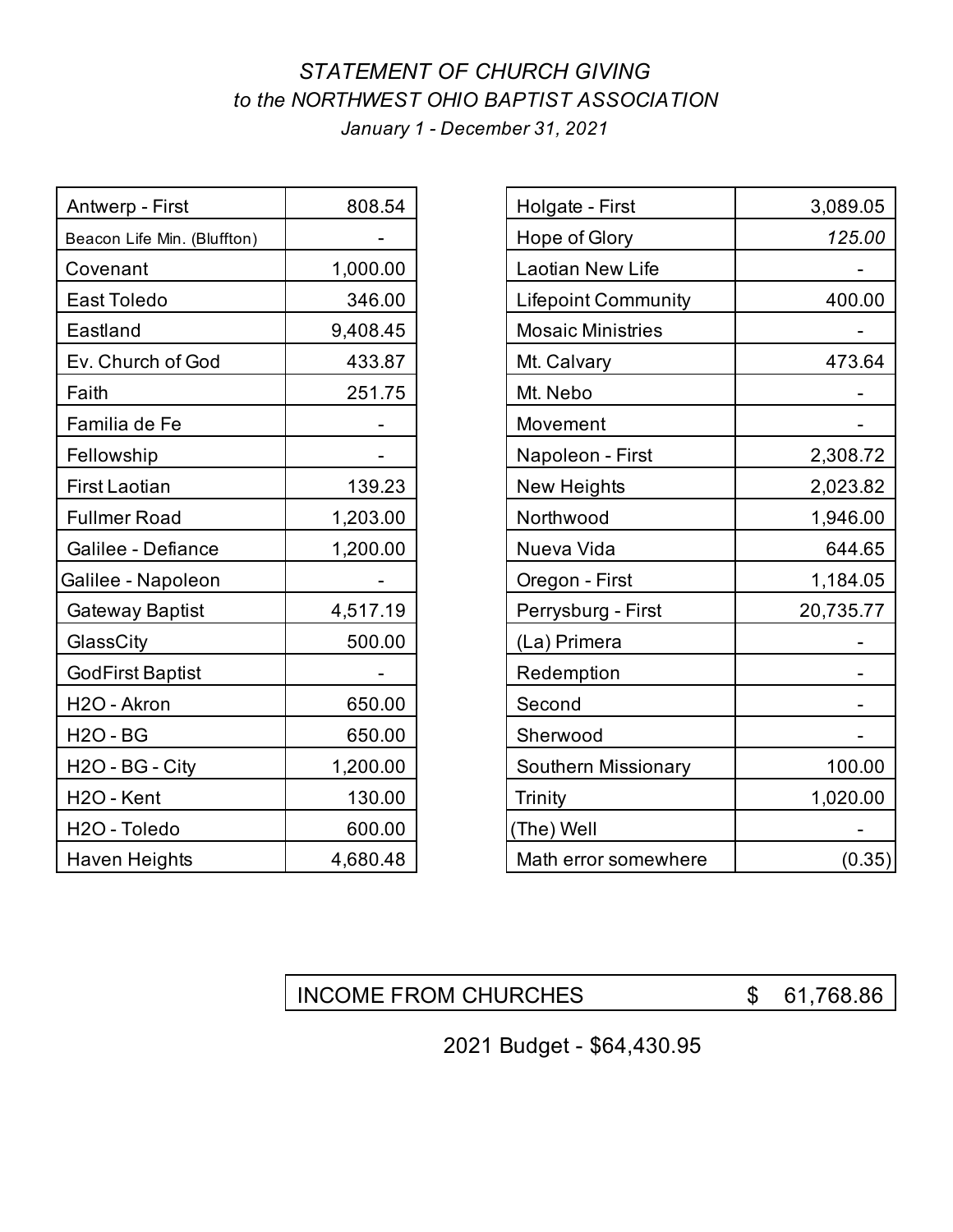### *STATEMENT OF CHURCH GIVING to the NORTHWEST OHIO BAPTIST ASSOCIATION*

*January 1 through December 31, 2019*

| Antwerp - First              | 844.82   |
|------------------------------|----------|
| <b>Bluffton</b>              |          |
| Covenant                     | 1,200.00 |
| East Toledo                  | 2,036.59 |
| Eastland                     | 9,588.49 |
| Ev. Church of God            | 482.50   |
| Faith                        | 785.46   |
| Familia de Fe                |          |
| Fellowship                   |          |
| <b>First Laotian</b>         | 208.95   |
| <b>Fullmer Road</b>          | 1,482.85 |
| Galilee                      | 300.00   |
| Gateway Baptist              | 3,556.21 |
| GlassCity                    | 671.00   |
| <b>GodFirst Baptist</b>      |          |
| H <sub>2</sub> O - Akron     | 650.00   |
| <b>H2O - BG</b>              | 650.00   |
| H <sub>2</sub> O - BG - City | 1,300.00 |
| H <sub>2</sub> O - Kent      | 120.00   |
| H <sub>2</sub> O - Toledo    | 600.00   |
| Haven Heights                | 3,526.19 |
| Holgate - First              | 3,361.00 |

| Antwerp - First                          | 844.82   | Hope of Glory             |           |
|------------------------------------------|----------|---------------------------|-----------|
| <b>Bluffton</b>                          |          | Laotian New Life          |           |
| Covenant                                 | 1,200.00 | Lifepoint (Bowling Green) |           |
| East Toledo                              | 2,036.59 | <b>Mosaic Ministries</b>  |           |
| Eastland                                 | 9,588.49 | Mt. Calvary               | 526.42    |
| Ev. Church of God                        | 482.50   | Mt. Nebo                  | 150.00    |
| Faith                                    | 785.46   | Movement                  |           |
| Familia de Fe                            |          | Napoleon - First          | 3,140.02  |
| Fellowship                               |          | New Heights               | 1,823.89  |
| <b>First Laotian</b>                     | 208.95   | Northwood                 | 1,825.15  |
| <b>Fullmer Road</b>                      | 1,482.85 | Nueva Vida                | 779.52    |
| Galilee                                  | 300.00   | Oregon - First            | 650.00    |
| Gateway Baptist                          | 3,556.21 | Perrysburg - First        | 18,397.35 |
| GlassCity                                | 671.00   | (La) Primera              | 150.00    |
| <b>GodFirst Baptist</b>                  |          | Redemption                |           |
| H2O - Akron                              | 650.00   | <b>Reynolds Corners</b>   | 6,800.00  |
| <b>H2O - BG</b>                          | 650.00   | Second                    |           |
| H <sub>2</sub> O - B <sub>G</sub> - City | 1,300.00 | Sherwood                  | 1,074.92  |
| H <sub>2</sub> O - Kent                  | 120.00   | South Toledo              |           |
| H <sub>2</sub> O - Toledo                | 600.00   | Southern Missionary       |           |
| <b>Haven Heights</b>                     | 3,526.19 | Trinity                   | 350.00    |
| Holgate - First                          | 3,361.00 |                           |           |

**INCOME FROM CHURCHES** 67,031.33

2019 Budget - 66,527.00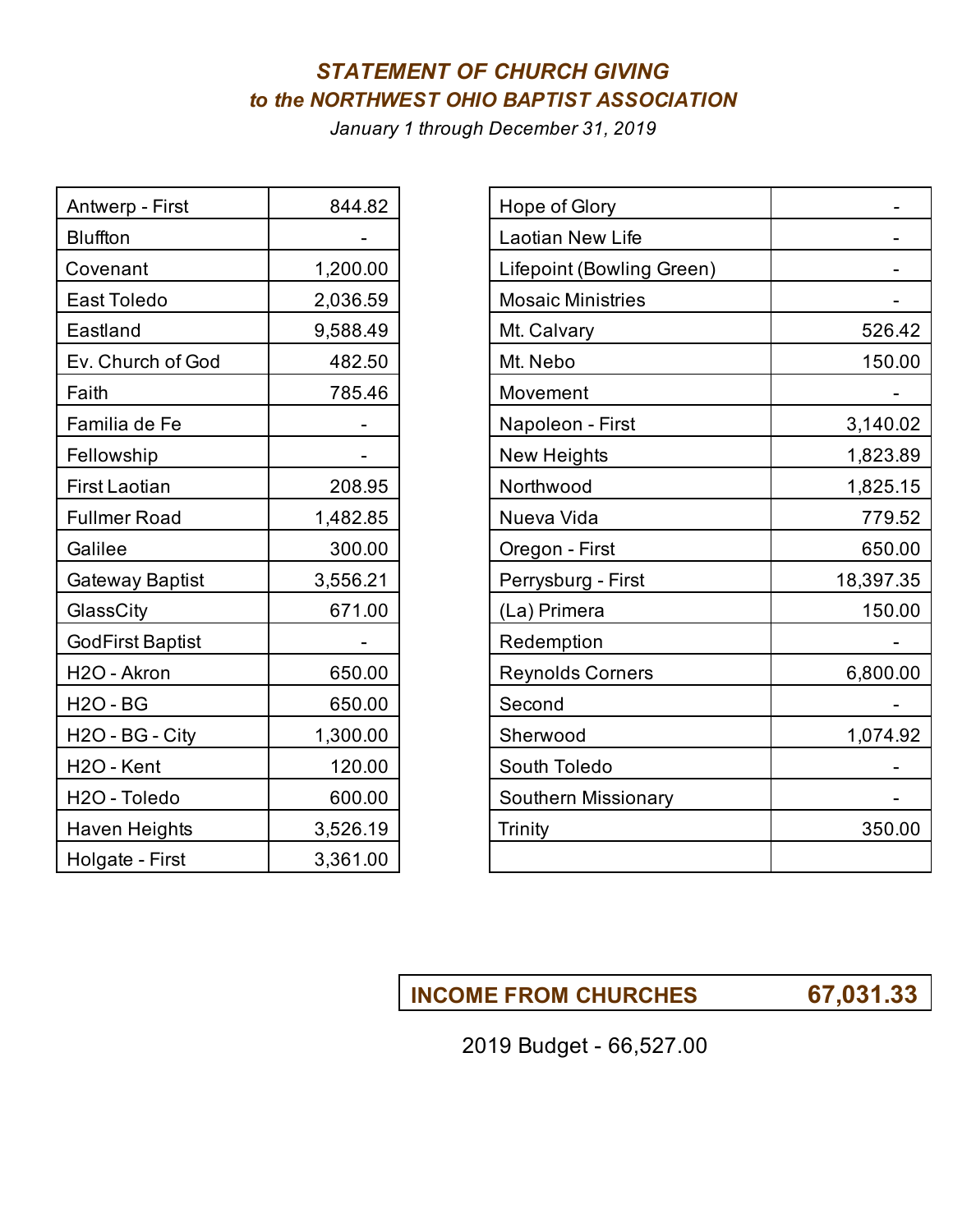January 2020 giving 6866.25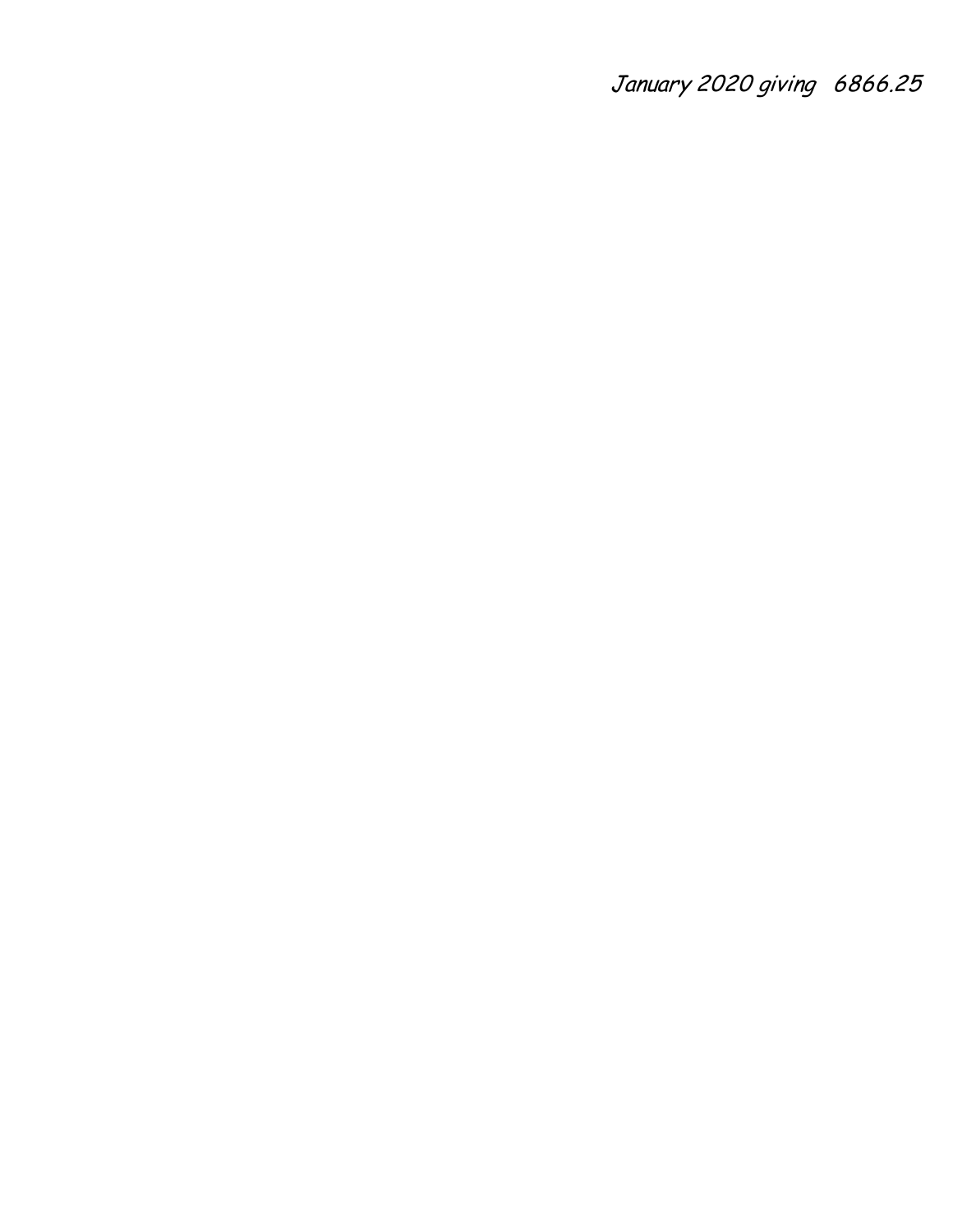| Antwerp - First        | <b>GodFirst Baptist</b>                  | Movement                |
|------------------------|------------------------------------------|-------------------------|
| <b>Bluffton</b>        | H <sub>2</sub> O - Akron                 | Napoleon - First        |
| Covenant               | <b>H2O - BG</b>                          | <b>New Beginnings</b>   |
| East Toledo            | H <sub>2</sub> O - B <sub>G</sub> - City | <b>New Heights</b>      |
| Eastland               | H <sub>2</sub> O - Kent                  | Northwood               |
| Ev. Church of God      | H <sub>2</sub> O - Toledo                | Nueva Vida              |
| Faith                  | <b>Haven Heights</b>                     | Oregon - First          |
| Familia de Fe          | Holgate - First                          | Perrysburg - First      |
| Fellowship             | Hope of Glory                            | Redemption              |
| <b>First Laotian</b>   | <b>Laotian New Life</b>                  | <b>Reynolds Corners</b> |
| <b>Fullmer Road</b>    | Lifepoint (Bowling Green)                | Second                  |
| Galilee                | <b>Mosaic Ministries</b>                 | Sherwood                |
| <b>Gateway Baptist</b> | Mt. Calvary                              | South Toledo            |
| GlassCity              | Mt. Nebo                                 |                         |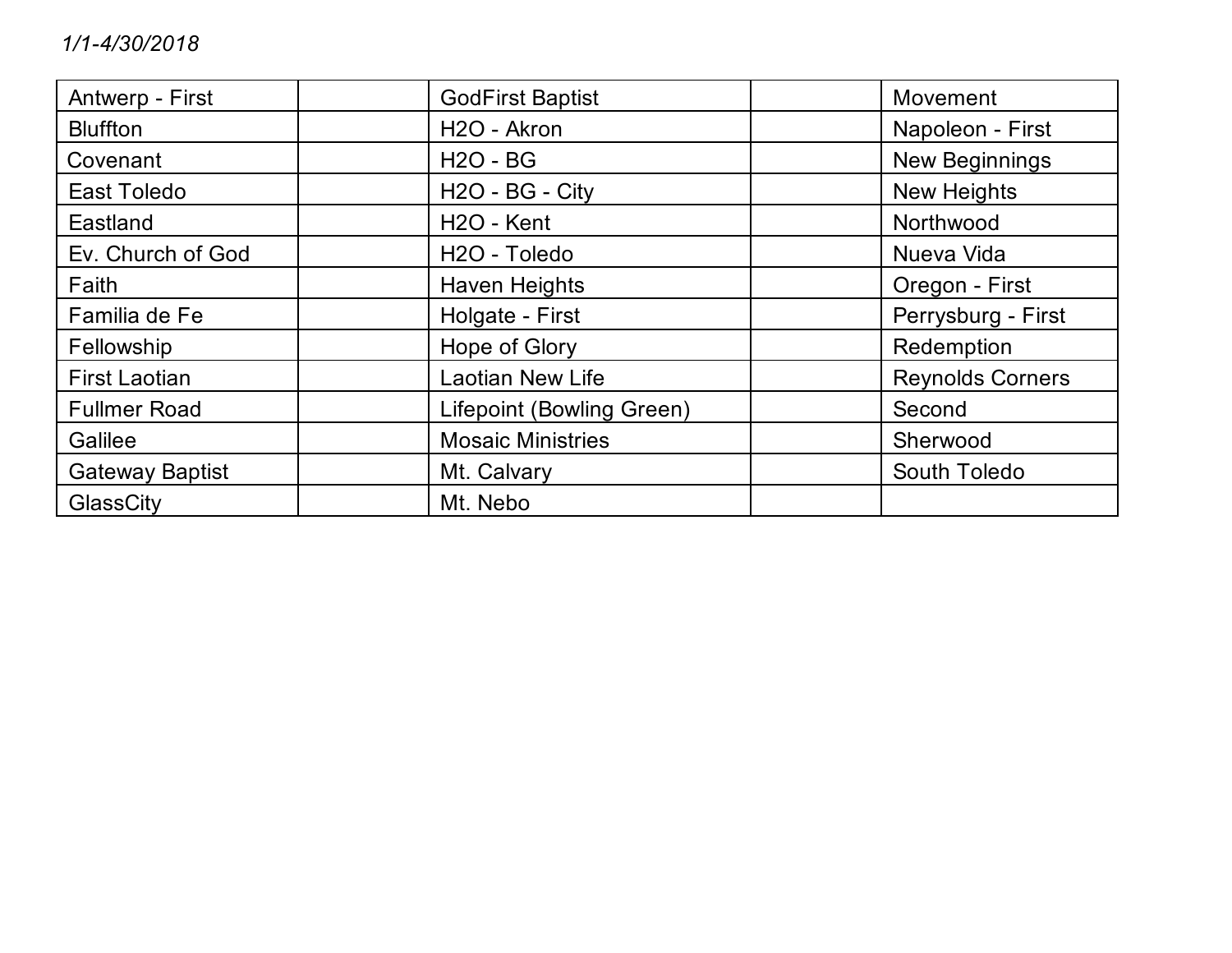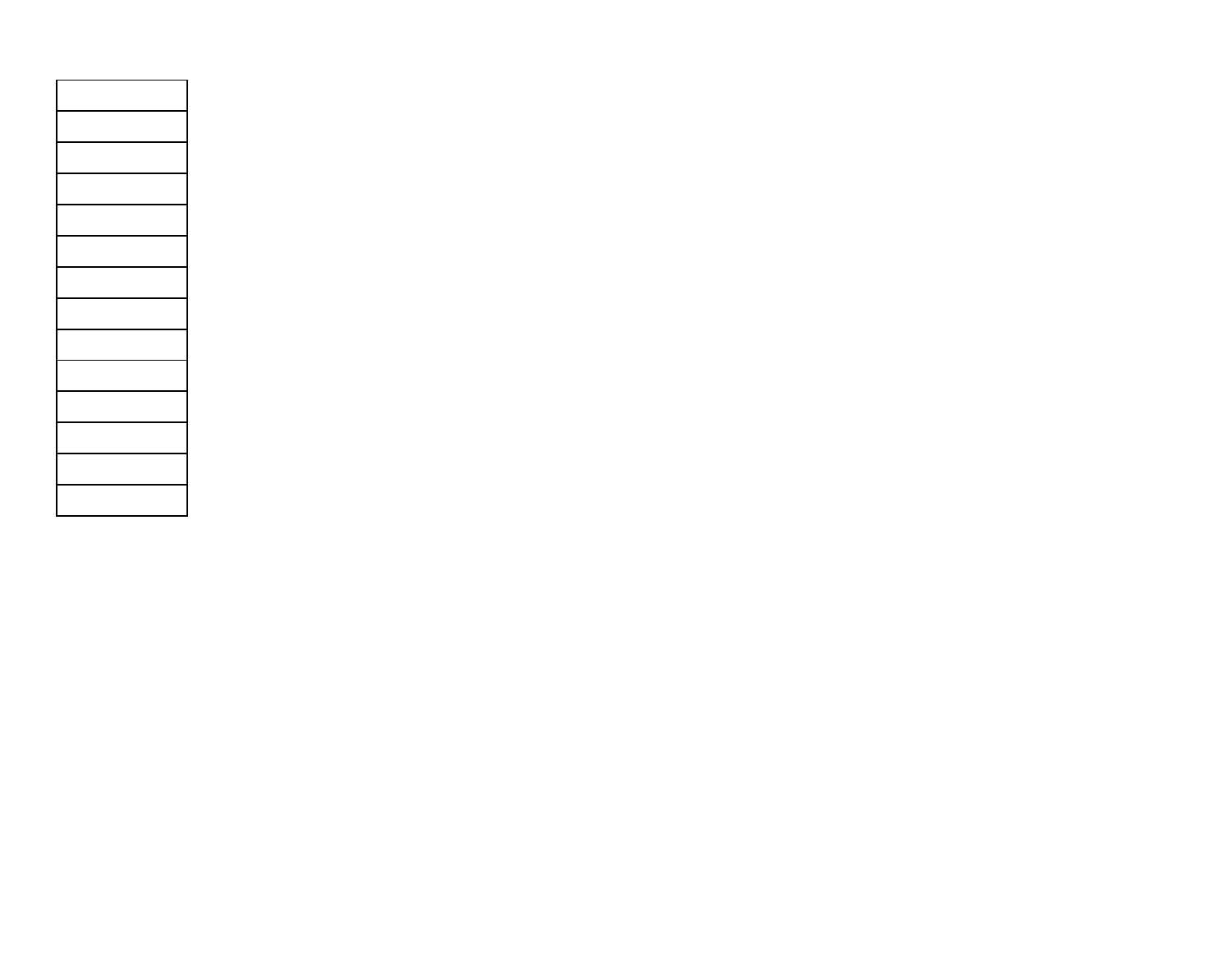# *to the NORTHWEST OHIO BAPTIST ASSOCIATION*

*January 1 - December 31, 2017*

| Antwerp - First                          | 674.05                   | Holgate - First           | 5,869.00                 | Antwerp - First                          | 119.79                   | Holgate - First           |
|------------------------------------------|--------------------------|---------------------------|--------------------------|------------------------------------------|--------------------------|---------------------------|
| Bluffton                                 | 3,191.02                 | Hope of Glory             | 20.00                    | <b>Bluffton</b>                          |                          | Hope of Glory             |
| Covenant                                 | 1,000.00                 | Laotian New Life          | $\overline{\phantom{a}}$ | Covenant                                 | $\blacksquare$           | Laotian New Life          |
| East Toledo                              | 2,015.10                 | Lifepoint (Bowling Green) | $\overline{\phantom{0}}$ | East Toledo                              | 170.76                   | Lifepoint (Bowling Green) |
| Eastland                                 | 8,588.20                 | <b>Mosaic Ministries</b>  |                          | Eastland                                 | 1,415.07                 | <b>Mosaic Ministries</b>  |
| Ev. Church of God                        | $\blacksquare$           | Mt. Calvary               | 467.10                   | Ev. Church of God                        | $\overline{\phantom{a}}$ | Mt. Calvary               |
| Faith                                    | 1,493.80                 | Mt. Nebo                  | Ξ.                       | Faith                                    | 157.53                   | Mt. Nebo                  |
| Familia de Fe                            | $\overline{\phantom{a}}$ | Movement                  | $\overline{\phantom{a}}$ | Familia de Fe                            | $\blacksquare$           | Movement                  |
| Fellowship                               |                          | Napoleon - First          | 2,684.33                 | Fellowship                               | $\blacksquare$           | Napoleon - First          |
| First Laotian                            | $\blacksquare$           | New Beginnings            | 838.35                   | First Laotian                            | $\blacksquare$           | New Beginnings            |
| Fullmer Road                             | 1,874.20                 | New Heights               | 1,576.70                 | Fullmer Road                             |                          | New Heights               |
| Galilee                                  | $\blacksquare$           | Northwood                 | 1,566.60                 | Galilee                                  | 200.00                   | Northwood                 |
| Gateway Baptist                          | 3,180.15                 | Nueva Vida                | 370.71                   | Gateway Baptist                          | 640.07                   | Nueva Vida                |
| GlassCity                                | 667.44                   | Oregon - First            | 500.00                   | GlassCity                                | $\overline{\phantom{a}}$ | Oregon - First            |
| GodFirst Baptist                         |                          | Perrysburg - First        | 35,033.26                | GodFirst Baptist                         |                          | Perrysburg - First        |
| H <sub>2</sub> O - Akron                 |                          | Redemption                | 150.00                   | H <sub>2</sub> O - Akron                 |                          | Redemption                |
| <b>H2O - BG</b>                          | 100.00                   | Reynolds Corners          | 3,300.00                 | <b>H2O - BG</b>                          |                          | Reynolds Corners          |
| H <sub>2</sub> O - B <sub>G</sub> - City | 500.00                   | Second                    | $\blacksquare$           | H <sub>2</sub> O - B <sub>G</sub> - City | $\overline{\phantom{a}}$ | Second                    |
| H <sub>2</sub> O - Kent                  | 120.00                   | Sherwood                  | 1,341.81                 | H <sub>2</sub> O - Kent                  | 20.00                    | Sherwood                  |
| H <sub>2</sub> O - Toledo                | 600.00                   | South Toledo              | $\blacksquare$           | H <sub>2</sub> O - Toledo                | $\blacksquare$           | South Toledo              |
| Haven Heights                            | 3,547.18                 |                           |                          | Haven Heights                            | 770.50                   |                           |

## *STATEMENT OF CHURCH GIVING STATEMENT OF CHURCH GIVING to the NORTHWEST OHIO BAPTIST ASSOCIATION*

*January 1 - February 28, 2018*

| Antwerp - First              | 119.79         | Holgate - First           |
|------------------------------|----------------|---------------------------|
| <b>Bluffton</b>              |                | Hope of Glory             |
| Covenant                     |                | Laotian New Life          |
| East Toledo                  | 170.76         | Lifepoint (Bowling Green) |
| Eastland                     | 1,415.07       | <b>Mosaic Ministries</b>  |
| Ev. Church of God            |                | Mt. Calvary               |
| Faith                        | 157.53         | Mt. Nebo                  |
| Familia de Fe                |                | Movement                  |
| Fellowship                   |                | Napoleon - First          |
| First Laotian                |                | New Beginnings            |
| <b>Fullmer Road</b>          |                | New Heights               |
| Galilee                      | 200.00         | Northwood                 |
| Gateway Baptist              | 640.07         | Nueva Vida                |
| GlassCity                    |                | Oregon - First            |
| <b>GodFirst Baptist</b>      |                | Perrysburg - First        |
| H <sub>2</sub> O - Akron     |                | Redemption                |
| <b>H2O - BG</b>              |                | Reynolds Corners          |
| H <sub>2</sub> O - BG - City |                | Second                    |
| H <sub>2</sub> O - Kent      | 20.00          | Sherwood                  |
| H <sub>2</sub> O - Toledo    | $\blacksquare$ | South Toledo              |
| Haven Heights                | 770.50         |                           |

Giving through 12/31/2017 81,269.00 Giving through 2/28/2018

## Thank you for your faithful giving!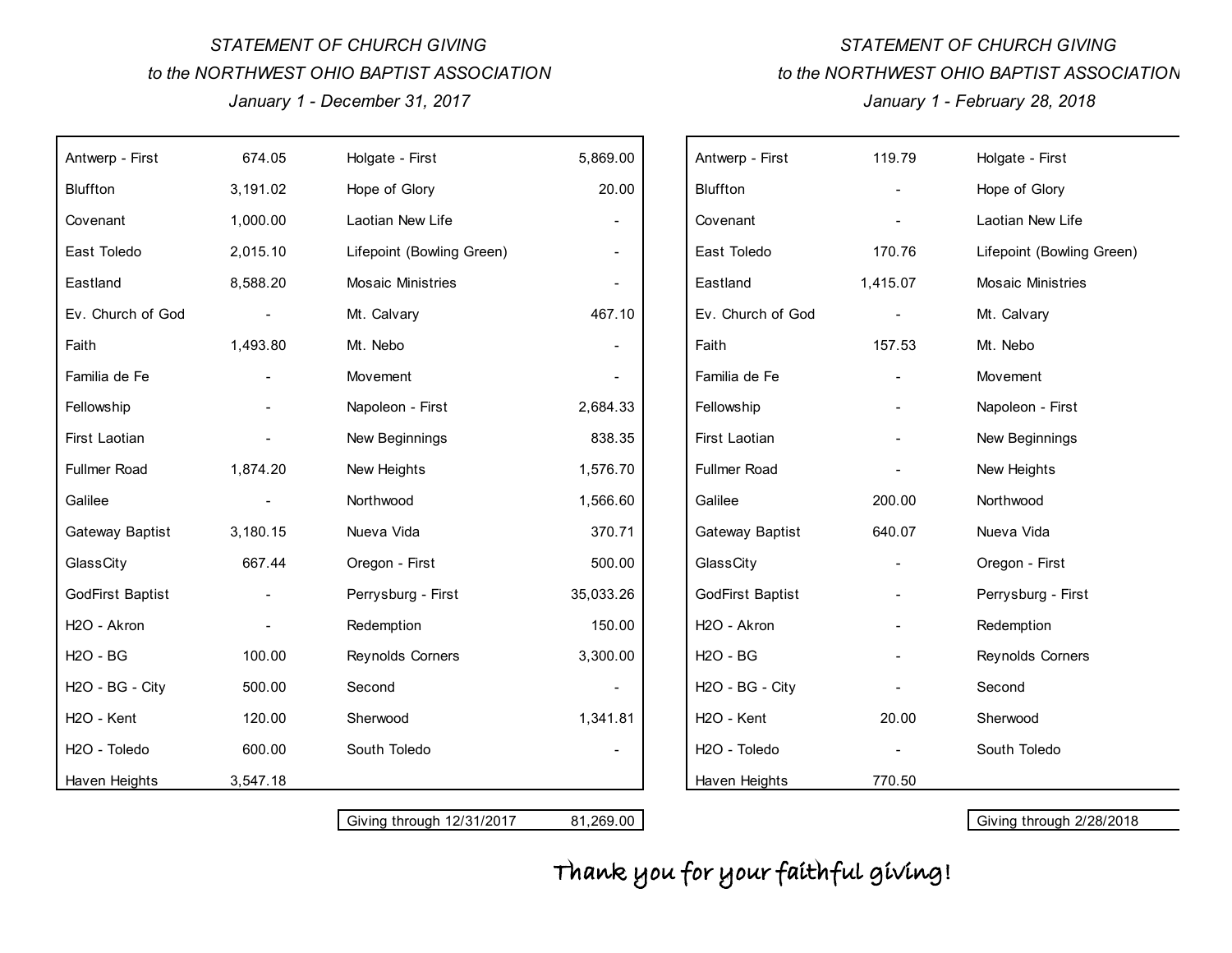10,383.42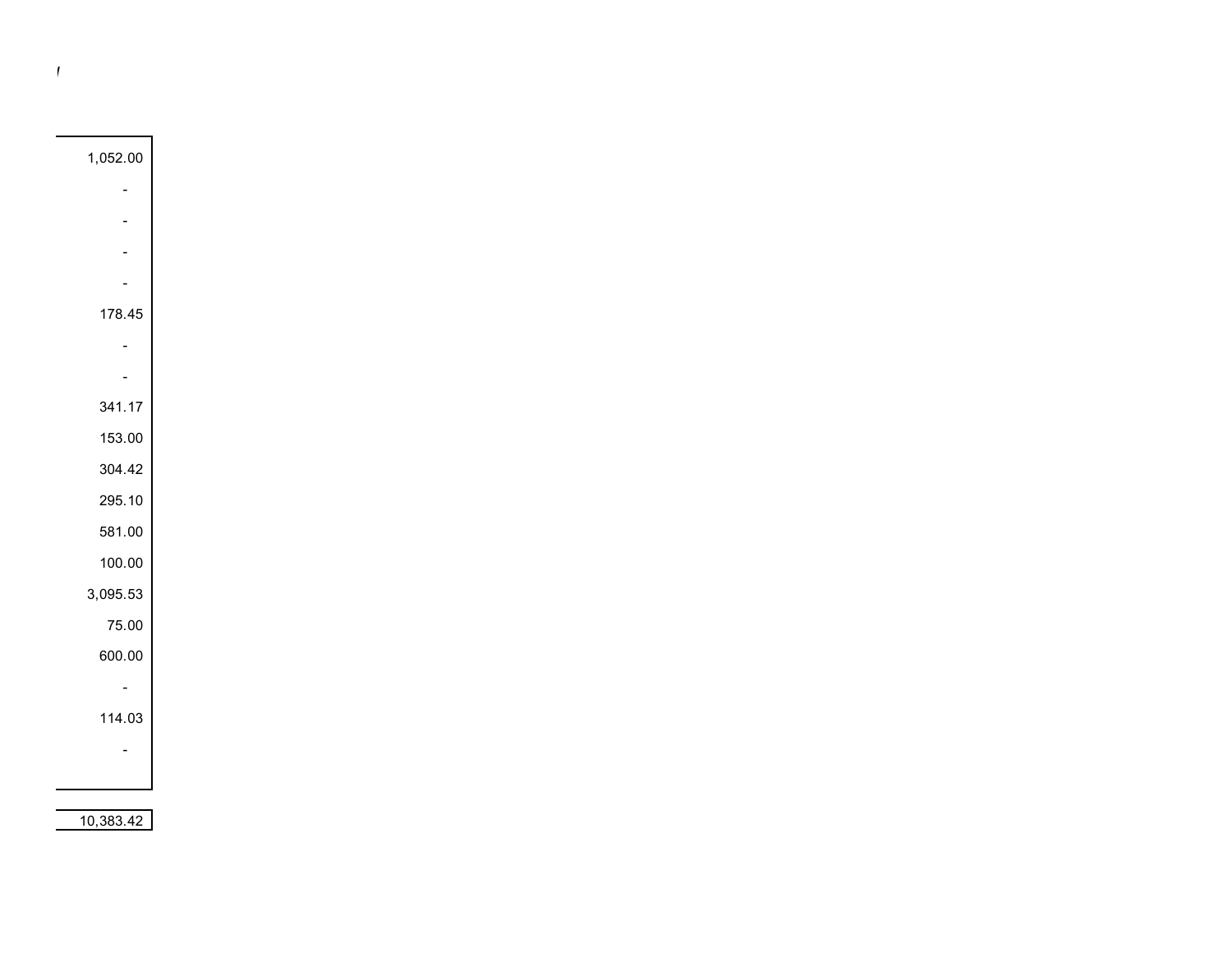| Income from Churches             |           |          |          |
|----------------------------------|-----------|----------|----------|
| Jan-June, 2014                   |           | April    | May      |
| Antwerp - First                  | 498.50    | 378.18   | 441.02   |
| Berean Edge                      | 1,482.88  | 1,482.88 | 1,482.88 |
| <b>Bluffton</b>                  | 1,540.95  | 721.65   | 1,354.50 |
| East Toledo                      | 1,772.85  | 1,509.23 | 1,772.85 |
| Eastland                         | 3,982.60  | 2,800.70 | 3,442.32 |
| <b>Evangelical Church of God</b> |           |          |          |
| Faith                            | 2,325.22  | 1,600.41 | 1,973.12 |
| Fellowship                       | 251.55    | 251.55   | 251.55   |
| <b>First Laotian</b>             |           |          |          |
| <b>Fullmer</b>                   | 744.76    | 744.76   | 744.76   |
| Galilee                          | 400.00    | 400.00   | 400.00   |
| Gateway                          | 1,705.98  | 998.19   | 1,277.36 |
| GlassCity                        | 491.49    |          | 491.49   |
| $H20 - BG$                       | 280.00    | 280.00   | 280.00   |
| h <sub>2o</sub> - Cincinnati     | 160.00    | 160.00   | 160.00   |
| H <sub>20</sub> - Kent           | 60.00     | 40.00    | 50.00    |
| h <sub>2</sub> o - Toledo        | 240.00    | 240.00   | 240.00   |
| Harmony                          |           |          |          |
| <b>Haven Heights</b>             | 1,843.09  | 1,277.47 | 1,526.68 |
| Holgate - First                  | 2,446.00  | 1,670.00 | 2,067.00 |
| Hope of Glory                    |           |          |          |
| Laotian New Life                 | 250.00    |          |          |
| Lifepoint (Bowling Green)        | 100.00    | 100.00   | 100.00   |
| Mt. Calvary                      | 310.58    | 230.04   | 272.50   |
| Movement                         |           |          |          |
| Napoleon - First                 | 1,593.76  | 891.35   | 1,154.95 |
| <b>New Beginnings</b>            | 470.00    | 470.00   | 470.00   |
| New Heights                      | 769.04    | 560.05   | 644.15   |
| Northwood                        | 1,320.60  | 931.70   | 1,137.20 |
| Nueva Vida                       |           |          |          |
| Oregon - First                   | 191.18    | 141.18   | 191.18   |
| Perrysburg - First               | 11,057.40 | 8,079.39 | 9,699.45 |
| Primera                          |           |          |          |
| <b>Reynolds Corners</b>          | 1,800.00  | 1,200.00 | 1,800.00 |
| <b>Redemption - Bush</b>         |           |          |          |
| Second                           | 500.00    | 500.00   | 500.00   |
| Sherwood                         |           |          |          |
| South Toledo                     |           |          |          |
| Sylvania - First                 | 1,110.23  | 816.57   | 890.39   |
| <b>Western Avenue</b>            |           |          |          |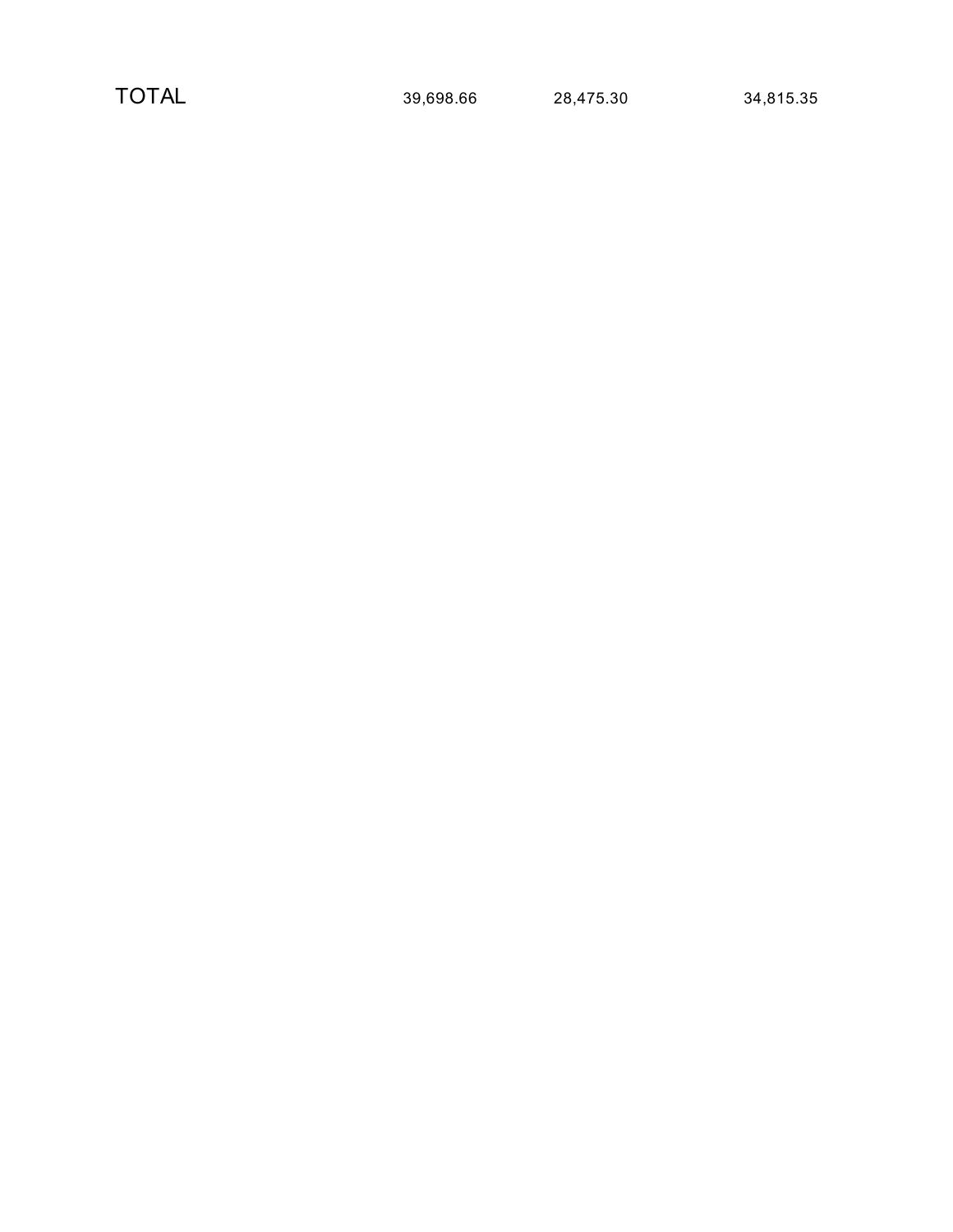June

| 498.50           |  |
|------------------|--|
| 1,482.88         |  |
| 1,540.95         |  |
| 1,772.85         |  |
| 3,982.60         |  |
|                  |  |
| 2,325.22         |  |
| 251.55           |  |
|                  |  |
| 744.76           |  |
| 400.00           |  |
| 1,706.02 plus 04 |  |
| 491.49           |  |
| 280.00           |  |
| 160.00           |  |
| 60.00            |  |
| 240.00           |  |
|                  |  |
| 1,843.09         |  |
| 2,446.00         |  |
|                  |  |
| 250.00           |  |
| 100.00           |  |
| 310.58           |  |
|                  |  |
| 1,593.76         |  |
| 470.00           |  |
| 769.04           |  |
| 1,320.60         |  |
|                  |  |
| 191.18           |  |
| 11,057.40        |  |
|                  |  |
| 1,800.00         |  |
|                  |  |
| 500.00           |  |
|                  |  |
|                  |  |
| 1,110.23         |  |
|                  |  |